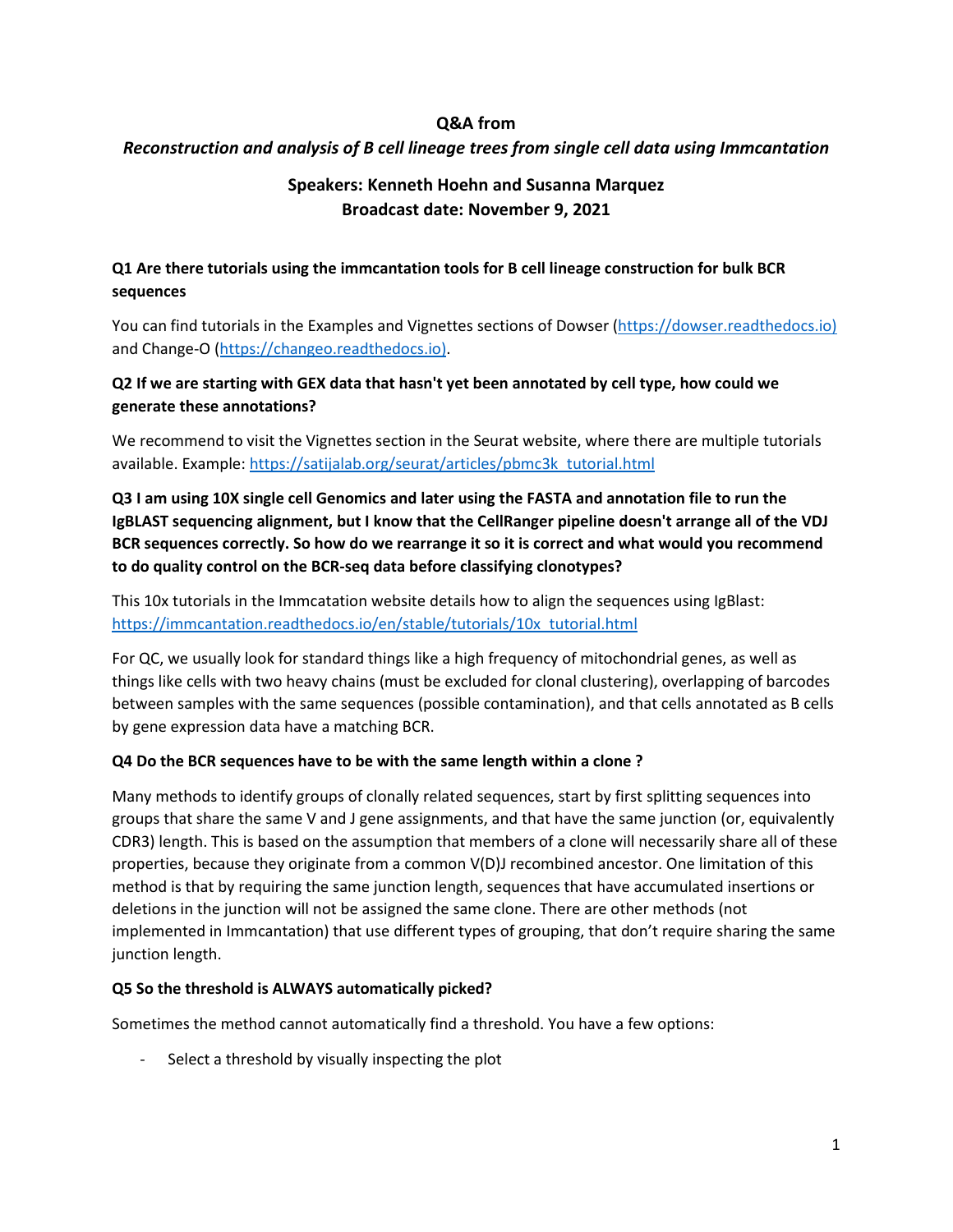- Include data from an external group (see [https://shazam.readthedocs.io/en/stable/vignettes/DistToNearest-Vignette/#calculating](https://shazam.readthedocs.io/en/stable/vignettes/DistToNearest-Vignette/#calculating-nearest-neighbor-distances-across-groups-rather-than-within-a-groups)[nearest-neighbor-distances-across-groups-rather-than-within-a-groups\)](https://shazam.readthedocs.io/en/stable/vignettes/DistToNearest-Vignette/#calculating-nearest-neighbor-distances-across-groups-rather-than-within-a-groups)
- If the distance-to-nearest distribution is not bimodal, use the spectral clustering method in SCOPer [\(https://scoper.readthedocs.io/en/stable/topics/spectralClones/\)](https://scoper.readthedocs.io/en/stable/topics/spectralClones/), which uses an adaptive threshold to determine the local sequence neighborhood.

#### **Q6 How to incorporate light chain details to cluster B-cells?**

SCOPer [\(https://scoper.readthedocs.io/\)](https://scoper.readthedocs.io/) can incorporate light chain information in the identification of clones, when using single cell data. The light chain V and J genes can be used to further split the clonal groups identified using the heavy chain information.

#### **Q7 Can we select heavy and light chain at once to compute the threshold ?**

The distance threshold is decided using heavy chain data. Heavy chains are sufficient to determine most B cell clonal relationships [\(Zhou JQ and Kleinstein SH, 2019\)](https://pubmed.ncbi.nlm.nih.gov/31484734/). The light chain information can be used later to split clonal groups that have differing light chain V and J genes.

#### **Q8 How much improvement do we get on the B-cell clonal clustering by adding the light chain?**

Not many studies have looked at this, but a recent one showed that ~80% of heavy chain defined clones have consistent light chains. This means they would not be changed by incorporating the light chain in the way we currently do. See *Ig H Chains Are Sufficient to Determine Most B Cell Clonal Relationships*  [\(Zhou JQ and Kleinstein SH, 2019\)](https://pubmed.ncbi.nlm.nih.gov/31484734/).

## **Q9 Will it be possible to use paired heavy and light chains sequences to run IgPhyML and build a tree based on both sequences?**

Yes, we're actively working on this within Dowser and IgPhyML. Email me (kenneth.hoehn@yale.edu) if you want to try out these functions early and don't mind using code under development :)

## **Q10 Can the clonal lineages account for correct class switching events (e.g. IgA -> IgG and not other way) in the lineages constructed for BCR?**

No, the lineage trees only use mutation information from the BCR sequences. Class switching is a separate process, so it's not clear how to incorporate that information into the tree building process. However, we do have ways of visualizing isotypes on trees and predicting the simplest sequence of class switching events along a tree[: https://www.biorxiv.org/content/10.1101/2020.05.30.124446v1](https://www.biorxiv.org/content/10.1101/2020.05.30.124446v1)

## **Q11 Should we rely more on the heavy chain because it has more diversity then the light chain or use both. Lastly, when we define clonotypes if these clonotypes are real should they be confined to a specific cluster of cells on a UMAP for example?**

Most analyses use the heavy chain, partially for historical reasons because many pipelines are set up around bulk BCR data. The light chain is important for binding as well, though, so best to include it where possible. It's common for clones to contain cells from different UMAP clusters, so long as they correspond to B cell subtypes. Clones are defined by BCR sequence information, while UMAP clusters are defined by gene expression information.